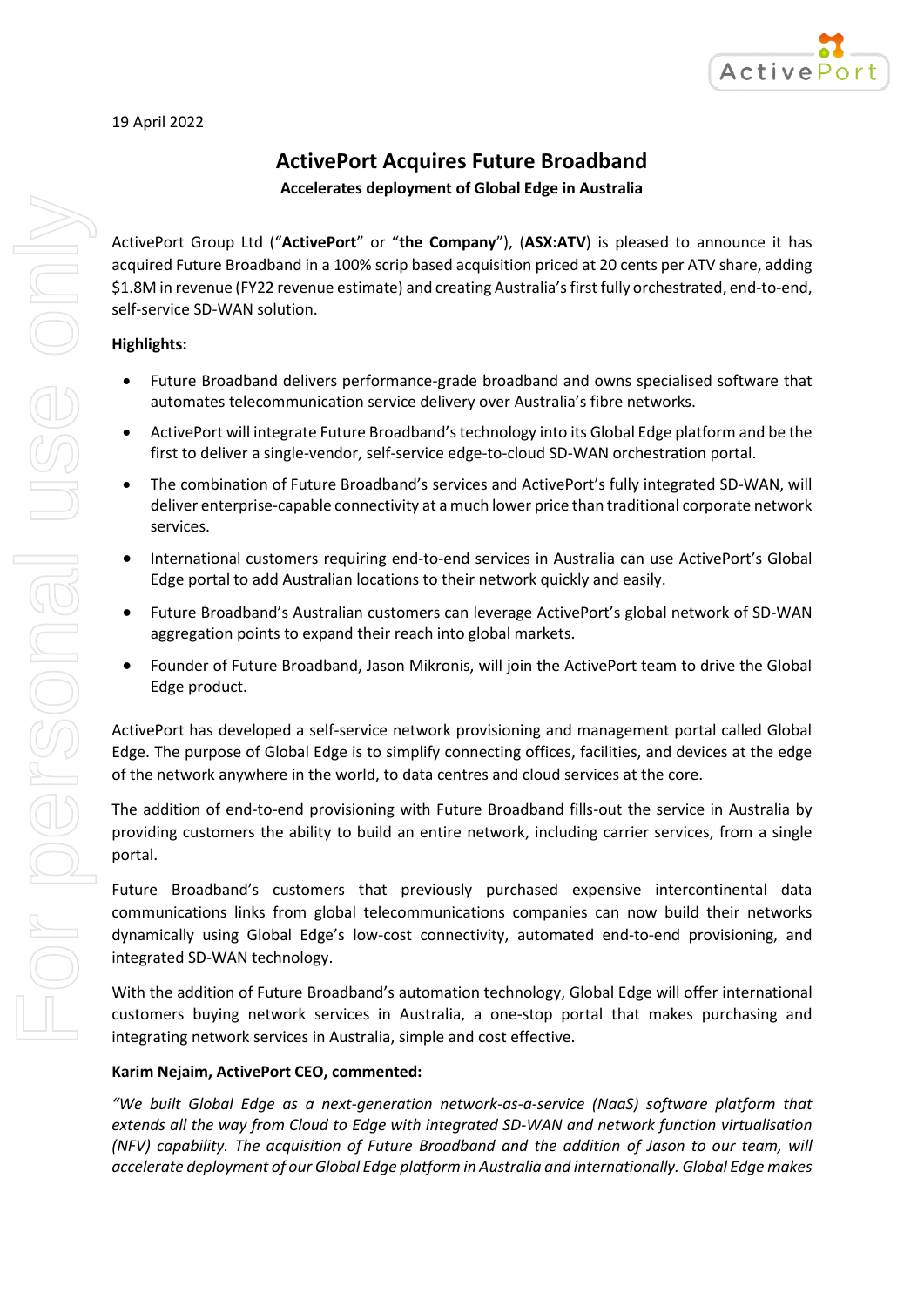

*network delivery much easier and faster, especially for our international customers buying services in Australia. Those customers no longer need to research carriers in Australia, call for quotes, wait and then place orders. Now they can simply login to the Global Edge portal, select local carriers, bond their interconnects, add cloud services and connect"*

## **Jason Mikronis, Future Broadband's Founder, said:**

*"I've been deeply involved in Australia's internet industry since 2004, with brand-names including People Telecom, Optus, AAnet, Eftel, AusBBS and Amaysim. I built Future Broadband with automation in mind and the synergies of my service with ActivePort's Global Edge was too compelling to miss. ActivePort's software rounds-out the enterprise features my customers need including SD-WAN and NFV and their global reach enables me to export my expertise to international markets."*

### **Acquisition Terms**

ActivePort will acquire 100% of the shares of Digital Immortality Pty Ltd (trading as Future Broadband). Consideration for the acquisition will be the issue of 2,175,000 Ordinary shares in ActivePort and 2,000,000 Class G Performance Rights. On vesting, each Class G Performance Right converts to one ordinary share in ActivePort. The Performance Rights fully vest if the total consolidated revenue target (AUD\$3.2 million) for Digital Immortality Pty Ltd for the financial year ending on 30 June 2023 (**FY23 Revenue**) is achieved. If FY23 Revenue is less than \$1 million then no Performance Rights will vest. If FY23 Revenue is \$1 million or greater then such proportion of the Performance Rights will vest as calculated by the amount that the FY23 Revenue exceeds the Total Revenue during the financial year ending on 30 June 2022 (**FY22 Revenue**) divided by the amount that AUD\$3.2 million exceeds FY22 Revenue to a maximum of 100%. Completion of the Acquisition is conditional upon the satisfaction or waiver of, legal and technical due diligence to the satisfaction of ActivePort and ActivePort obtaining all necessary shareholder, regulatory and third-party approvals pursuant to the ASX Listing Rules, the *Corporations Act 2001* (Cth) and any other law necessary to complete the acquisition.

#### **About ActivePort Group Ltd**

ActivePort Group Ltd (ASX: ATV) is an Australian software company developing network management and orchestration solutions (MANO) for Telecommunication, IT and Managed Service Providers. Using ActivePort software, providers have increased visibility and control across their network, provide customer self-service, and reduce operational complexity and costs. For more information, please visit [www.activeport.com.au](http://www.activeport.com.au/)

#### **About Future Broadband**

Future Broadband was founded in 2017 as a performance-focused network operator, delivering broadband that is consistently fast and extremely reliable. Future Broadband's customers typically seek business grade services with specific features such as fixed IP's and integrated voice services. The company has grown rapidly, is profitable and owns unique intellectual property that automates provisioning of local loop services from carriers including AAPT and the NBN. For more information, please visit: [https://futurebroadband.com.au](https://futurebroadband.com.au/)

**Investor relations** ActivePort Group Ltd [Investor.relations@activeport.com.au](mailto:Investor.relations@activeport.com.au)  **Media relations** Lisa Jones, ActivePort Group [lisa.jones@activeport.com.au](mailto:lisa.jones@activeport.com.au)